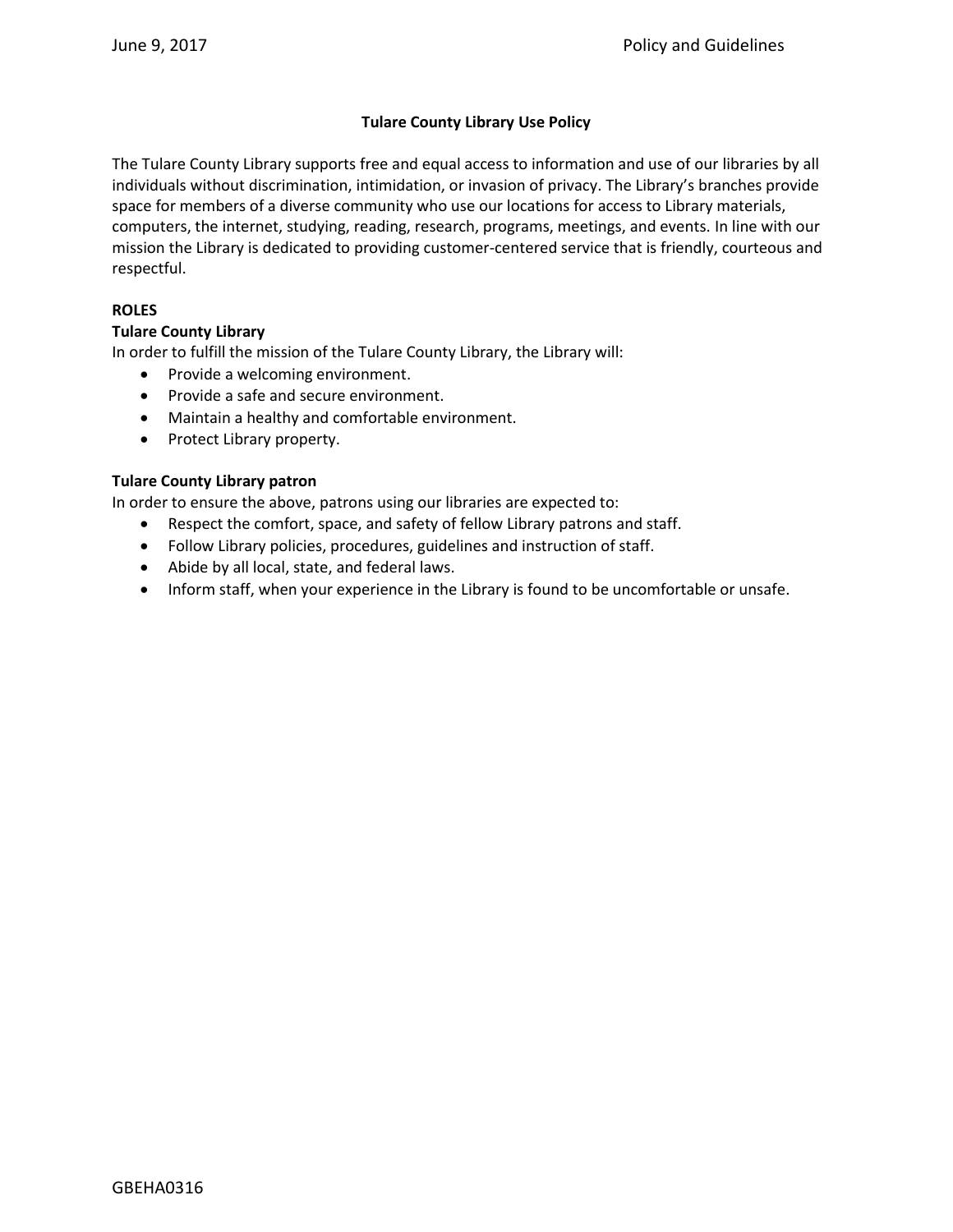## **Courtesy and Behavior Guidelines**

#### **1. Welcoming Environment**

- a. Respect one another's personal space and privacy.
- b. Be aware of noise levels, respect quiet areas, and do not disturb others.
- c. Leave pets at home. Pets should not be brought to the Library. If unavoidable, pets should never block access to a Library when left outside. Trained services animals required for disability assistance or animals part of Library programs are allowed.
- d. Pick up and carry your skates, skateboards, balls and other equipment.
- e. Respect staff and volunteers' time when they are working, especially when busy and at closing.
- f. Dress in clothing that includes shirts and shoes.
- g. Respect nearby business and residential neighbors.
- h. Keep Library entrances clear.
- i. Engage in activities associated with the use of a public library while in the building. Avoid loitering in the Library or on Library grounds.
- j. No smoking of tobacco products or vaping in the Library or within 20 feet of Library entrance.
- k. Mute audible electronic devices, including cell phones, music devices, etc.
- l. Use headphones, etc., at a low volume, so others cannot hear.

#### **2. Safe and Secure Environment**

- a. Follow Library policies, procedures, guidelines, and instructions.
- b. Return to the desk when requested by staff to correct transactions and assess security issues.
- c. Children under 8 must be supervised at all times by a family member or caregiver 14 years or older.
- d. Adults must be accompanied by a child to remain in areas designated for children.
- e. Obey all applicable federal, state, and local laws.
- f. Park and lock up cars, motorcycles, bicycles, etc. in designated spots outside.

# **Do not**

- g. Touch staff, patrons, or their property.
- h. Leave your personal items unattended. The Library is not responsible for loss or theft. Items left in the Library unclaimed will be given to charity or discarded.
- i. Bring weapons on Library premises. Authorized law enforcement personnel and Library security excepted.
- j. Download, print, view, or cause others to view material that violates federal, state or local laws, policies, or regulations, or cause children to view pornographic material.
- k. Solicit, panhandle, proselytize, or gamble in or around Library property.
- l. Trespass or enter Library property while banned.
- m. Run, push, fight or shove.
- n. Harass, threaten, or abuse anyone, physically or verbally; this includes, but is not limited to, sexual and racial/ethnic abuse.
- o. Use profane, obscene, or abusive language, including racial, ethnic, or sexual, including sexual orientation-related, epithets.